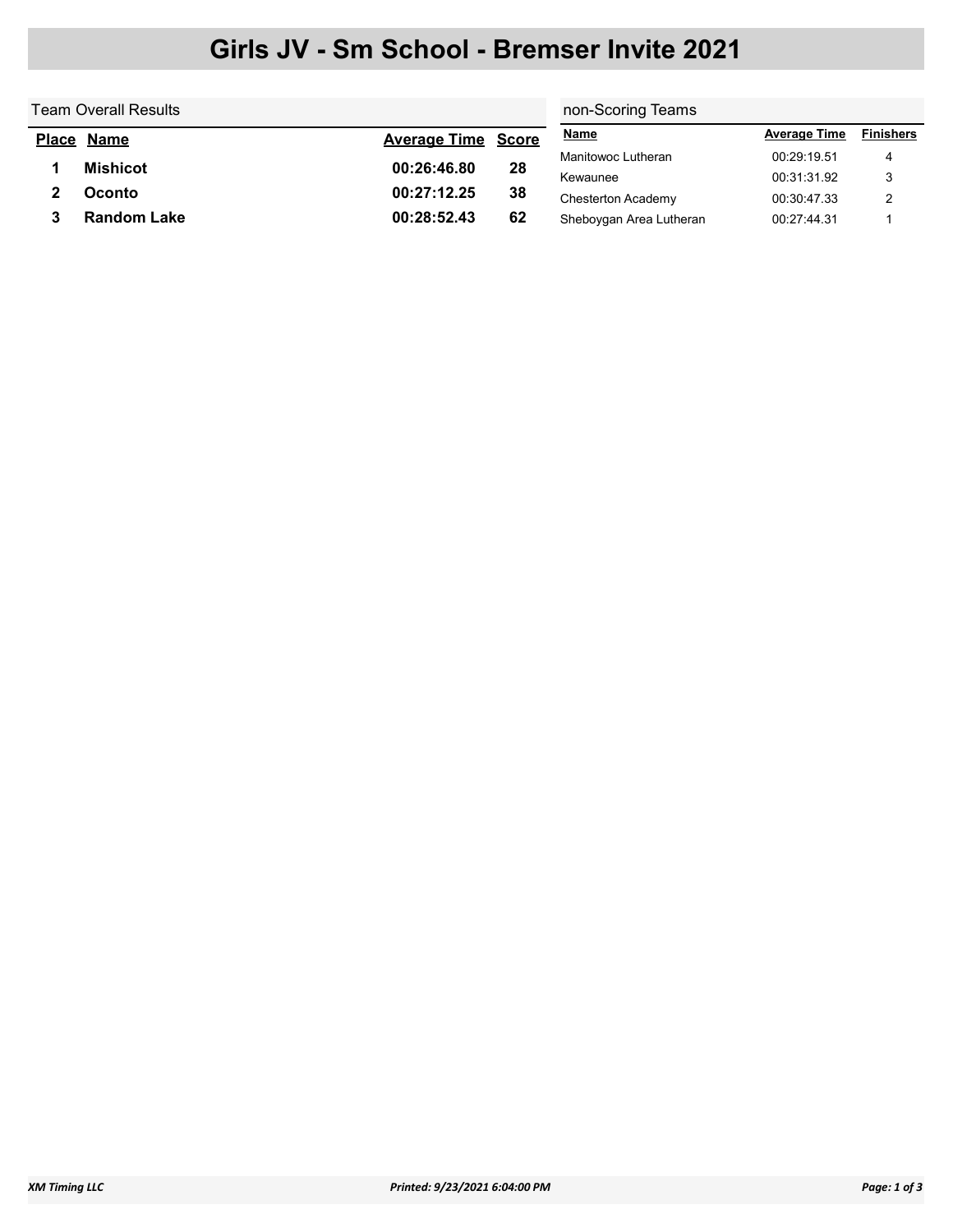## Girls JV - Sm School - Bremser Invite 2021

## Team Results

|                         | <b>Place Team Name</b> |                         |      |                           | <b>Average Time</b> | # of Finishers Team Score |              |
|-------------------------|------------------------|-------------------------|------|---------------------------|---------------------|---------------------------|--------------|
| 1                       | <b>Mishicot</b>        |                         |      |                           | 00:26:46.80         | 7                         | 28           |
|                         | <b>Team Position</b>   | <b>Overall Position</b> | Bib# | Name                      |                     | <b>Chip Time</b>          | <b>Score</b> |
|                         | 1                      | 3                       | 771  | <b>Ava Oakley</b>         |                     | 00:26:04.01               | 3            |
|                         | $\mathbf{2}$           | 4                       | 774  | Kayla Thielbar            |                     | 00:26:07.25               | 4            |
|                         | 3                      | 6                       | 767  | Sam Chynoweth             |                     | 00:26:12.58               | 6            |
|                         | 4                      | 8                       | 770  | Nevaeh Kleiman            |                     | 00:27:42.56               | 7            |
|                         | 5                      | 10                      | 773  | Savannah Sinkula          |                     | 00:27:47.60               | 8            |
|                         | 6                      | 16                      | 769  | Paige Hoffman             |                     | 00:28:34.53               | (14)         |
|                         | $\overline{7}$         | 21                      | 766  | <b>Emily Butler</b>       |                     | 00:29:59.27               | (16)         |
| $\overline{\mathbf{2}}$ | Oconto                 |                         |      |                           | 00:27:12.25         | $\overline{7}$            | 38           |
|                         | <b>Team Position</b>   | <b>Overall Position</b> | Bib# | Name                      |                     | <b>Chip Time</b>          | <b>Score</b> |
|                         | 1                      | 1                       | 951  | Lauryn Hendzel            |                     | 00:25:22.45               | 1            |
|                         | $\mathbf{2}$           | $\mathbf{2}$            | 953  | <b>Brooklyn Rasmussen</b> |                     | 00:25:57.82               | $\mathbf{2}$ |
|                         | 3                      | 12                      | 952  | <b>Maddelyn Olive</b>     |                     | 00:28:03.54               | 10           |
|                         | 4                      | 14                      | 954  | <b>Gracie Simon</b>       |                     | 00:28:18.58               | 12           |
|                         | 5                      | 15                      | 955  | <b>Alyse Viestenz</b>     |                     | 00:28:18.89               | 13           |
|                         | 6                      | 17                      | 949  | Kyleigh Beekman           |                     | 00:28:36.27               | (15)         |
|                         | 7                      | 23                      | 948  | Hayden Beekman            |                     | 00:30:42.24               | (17)         |
| 3                       | <b>Random Lake</b>     |                         |      |                           | 00:28:52.43         | 5                         | 62           |
|                         | <b>Team Position</b>   | <b>Overall Position</b> | Bib# | Name                      |                     | <b>Chip Time</b>          | <b>Score</b> |
|                         | 1                      | 5                       | 1033 | <b>Mya Ternes</b>         |                     | 00:26:08.41               | 5            |
|                         | 2                      | 11                      | 1031 | <b>Carlee Noll</b>        |                     | 00:27:58.80               | 9            |
|                         | 3                      | 13                      | 1032 | <b>Elaina Ternes</b>      |                     | 00:28:15.07               | 11           |
|                         |                        | 24                      | 1029 | <b>Kinsey Delwiche</b>    |                     | 00:30:59.17               | 18           |
|                         | 5                      | 25                      | 1028 | <b>Alexa Beck</b>         |                     | 00:31:00.70               | 19           |